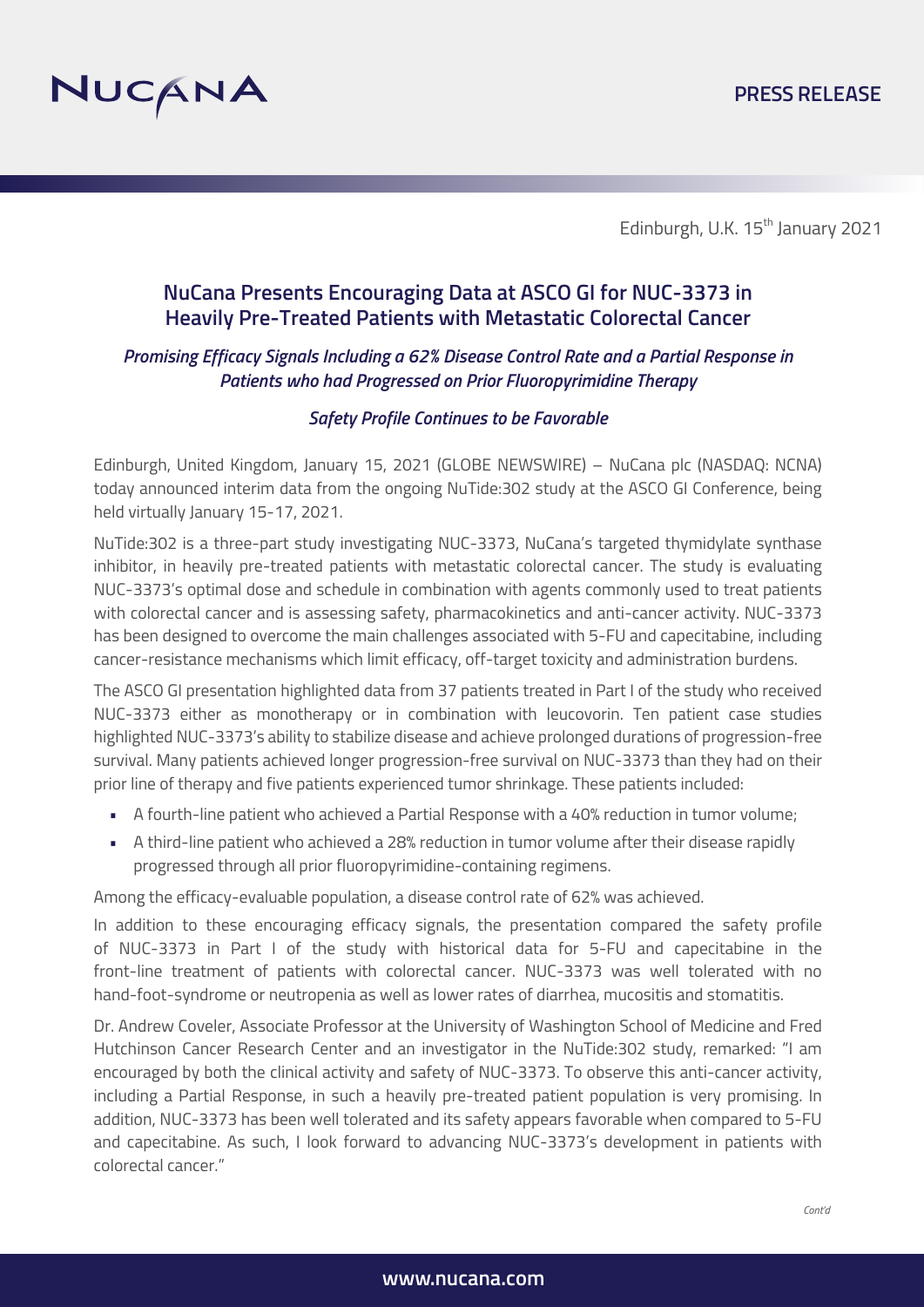

Edinburgh, U.K. 15<sup>th</sup> January 2021

"We are very pleased with these additional data from Part I of the NuTide:302 study," said Hugh S. Griffith, NuCana's Founder and CEO. "It was particularly encouraging to observe tumor shrinkages, prolonged disease stabilization and a favorable safety profile in a patient population that had received at least two prior fluoropyrimidine-containing regimens. We look forward to continuing Part II of the study in which NUC-3373 is being combined with leucovorin and either oxaliplatin or irinotecan. Our objective is to replace 5-FU and capecitabine with NUC-3373 as the backbone of treatment for patients with colorectal cancer."

#### **Details of the poster presentation are as follows:**

| Title:                     | A phase Ib study of NUC-3373 in combination with standard therapies in |
|----------------------------|------------------------------------------------------------------------|
|                            | advanced/metastatic colorectal cancer (NuTide:302)                     |
| Session:                   | Colorectal Cancer                                                      |
| <b>Abstract Number: 93</b> |                                                                        |

#### **About NuCana**

NuCana is a clinical-stage biopharmaceutical company focused on significantly improving treatment outcomes for patients with cancer by applying our ProTide technology to transform some of the most widely prescribed chemotherapy agents, nucleoside analogs, into more effective and safer medicines. While these conventional agents remain part of the standard of care for the treatment of many solid and hematological tumors, their efficacy is limited by cancer cell resistance mechanisms and they are often poorly tolerated. Utilizing our proprietary technology, we are developing new medicines, ProTides, designed to overcome key cancer resistance mechanisms and generate much higher concentrations of anti-cancer metabolites in cancer cells. NuCana's robust pipeline includes three ProTides in clinical development. Acelarin and NUC-3373, are new chemical entities derived from the nucleoside analogs gemcitabine and 5-fluorouracil, respectively, two widely used chemotherapy agents. Acelarin is in a Phase III study for patients with advanced biliary tract cancer and a Phase III study for patients with metastatic pancreatic cancer for which enrollment has been suspended. NUC-3373 is in a Phase I study for the potential treatment of a wide range of patients with advanced solid tumors and a Phase Ib study for patients with metastatic colorectal cancer. Our third ProTide, NUC-7738, is a transformation of a novel nucleoside analog (3'-deoxyadenosine) and is in a Phase I study for patients with advanced solid tumors.

### **Forward-Looking Statements**

This press release may contain "forward-looking" statements within the meaning of the Private Securities Litigation Reform Act of 1995 that are based on the beliefs and assumptions and on information currently available to management of NuCana plc (the "Company"). All statements other than statements of historical fact contained in this press release are forward-looking statements, including statements concerning the Company's planned and ongoing clinical studies for the